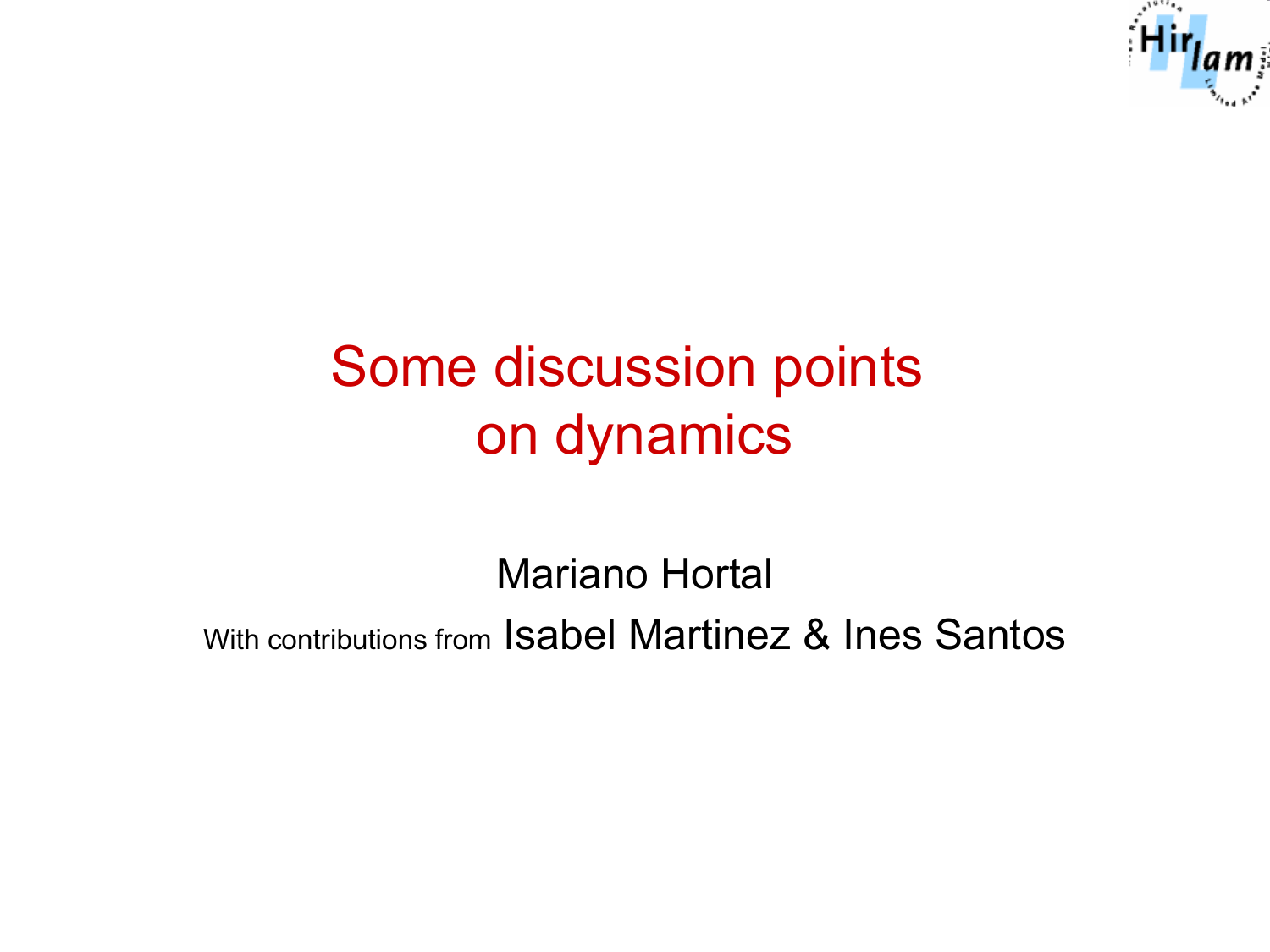# **Summary**

- Availability of rotated/tilted Mercator projection
	- With constant or non-constant linearized map factor for hydrostatic
	- Some problems still remaining in the non-hydrostatic
	- Projection available in "gl"
- Elimination of the extension zone in the grid-point computations and change in the boundary relaxation
- Optimum nesting strategy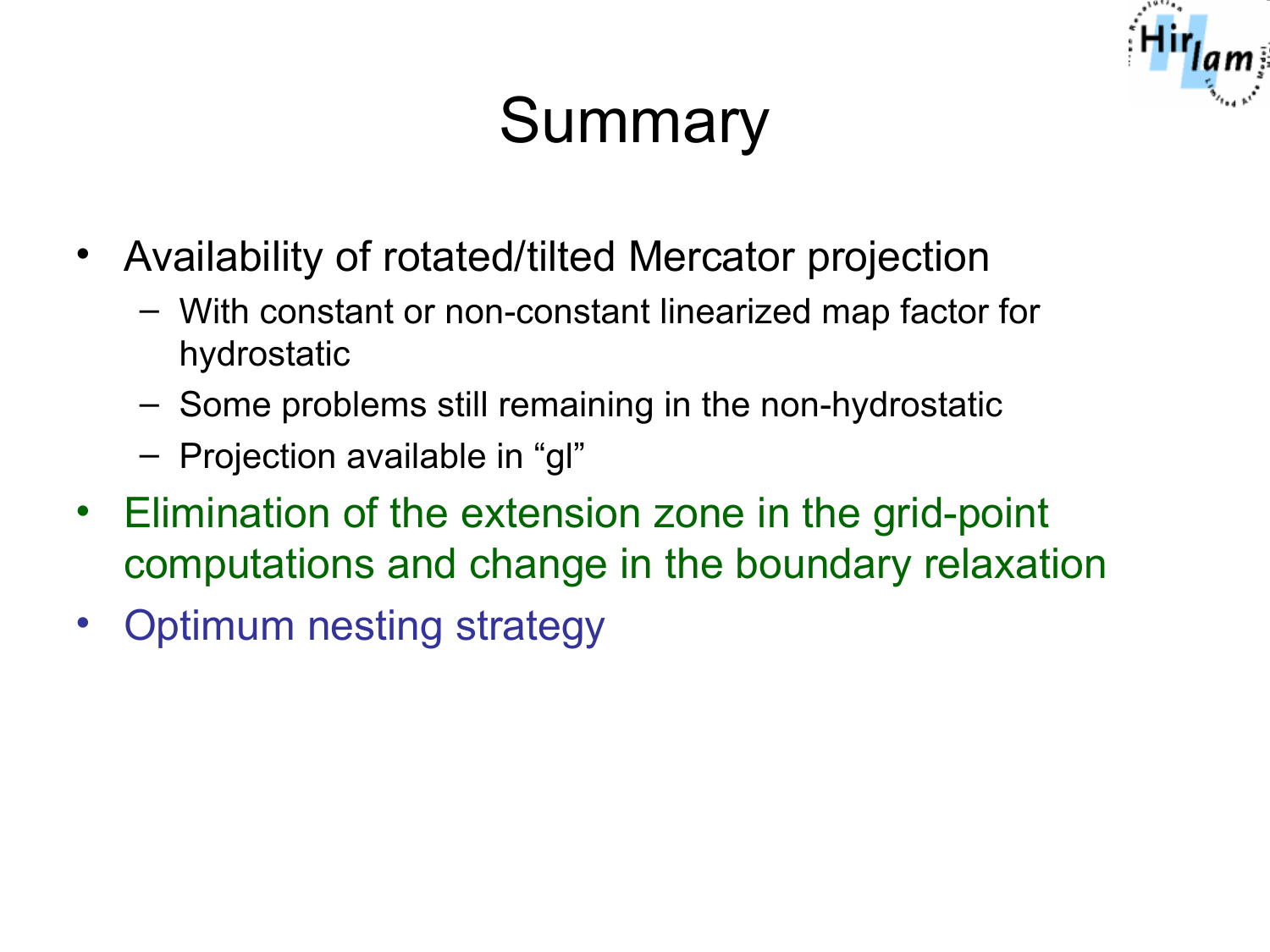

#### GL tool

- Powerful utility related to format conversion and data manipulation on meteorological files, in particular for GRIB, FA and LFI formats.
- Mercator projection was not included among the accepted GL projections.



– Rotated Tilted Mercator inclusion implies direct and inverse calculations and vector transformation.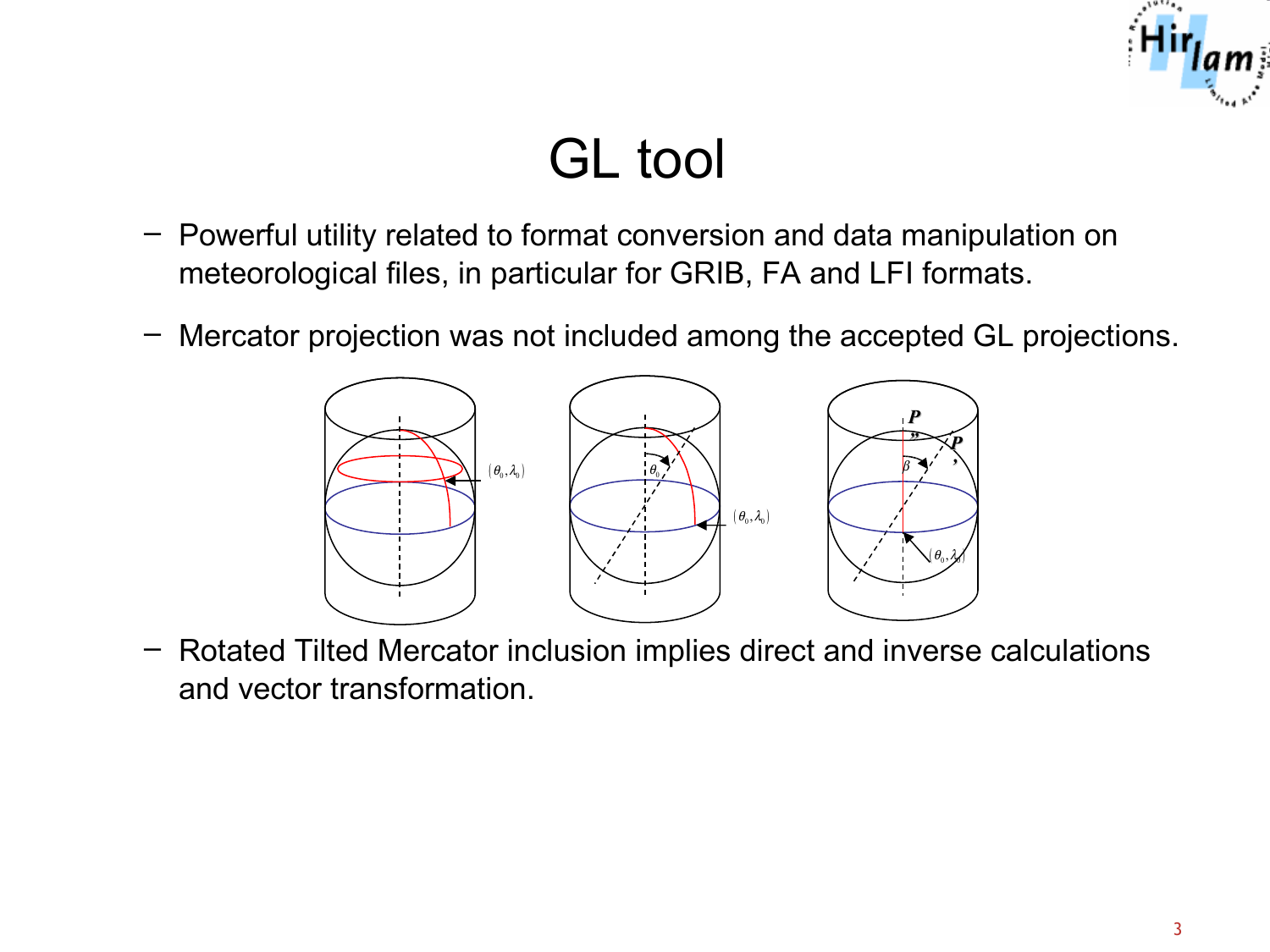

# GL tool

Advantages of the Rotated Tilted Mercator projection:

- Rotation
	- representing big areas with small deformation.
	- focusing on any part of the sphere (polar area, extratropical area, tropical area) in a single formalism.
- Tilting
	- adapting projection deformations to the most convenient orientation for the area under study.
- Other
	- easy expression for its map factor.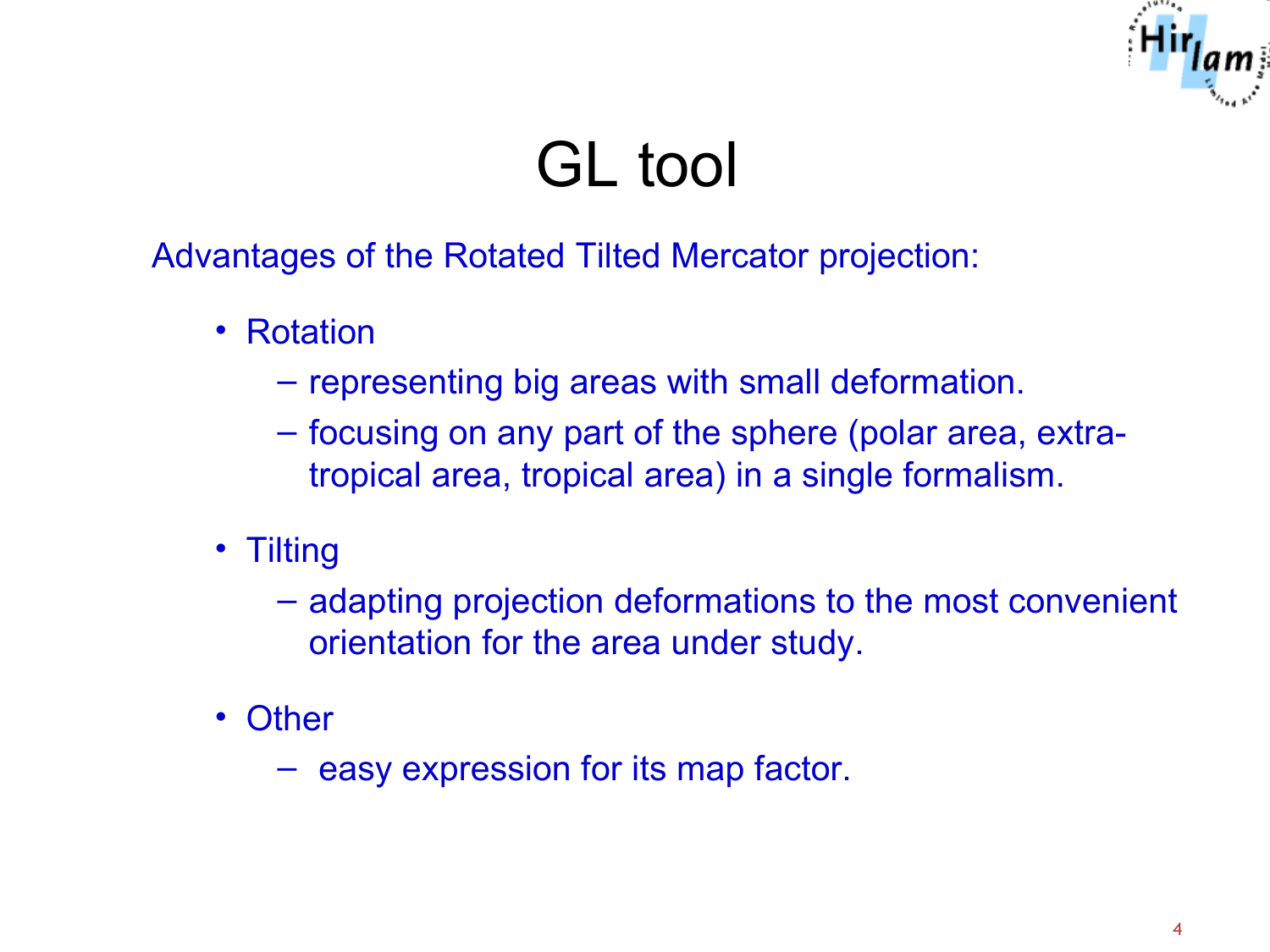

#### Finished Work (I)

GL tool modifications introduced at the HARMONIE model in order to allow the use of the Rotated Tilted Mercator projection.

- ECMWF computer. **Trunk version Revision 36h1**
- Rotated Tilted Mercator projection at HARMONIE domain definition:
	- $-$  LON0  $\rightarrow$  tilting (degrees)
	- $-$  LAT0  $\rightarrow$  meaningless variable
	- export LLRTM = .TRUE.
- Rotated Tilted Mercator projection at HARMONIE scripts and namelists:
	- $-$  Climate  $\rightarrow$  NEMGEO  $\rightarrow$  LMRT = \$LLMRT

HARMONIE can run with both Rotated Tilted Mercator constant and variable map factor.

No GRIB coding is available at the moment as the Rotated Tilted Mercator projection is not a WMO standard.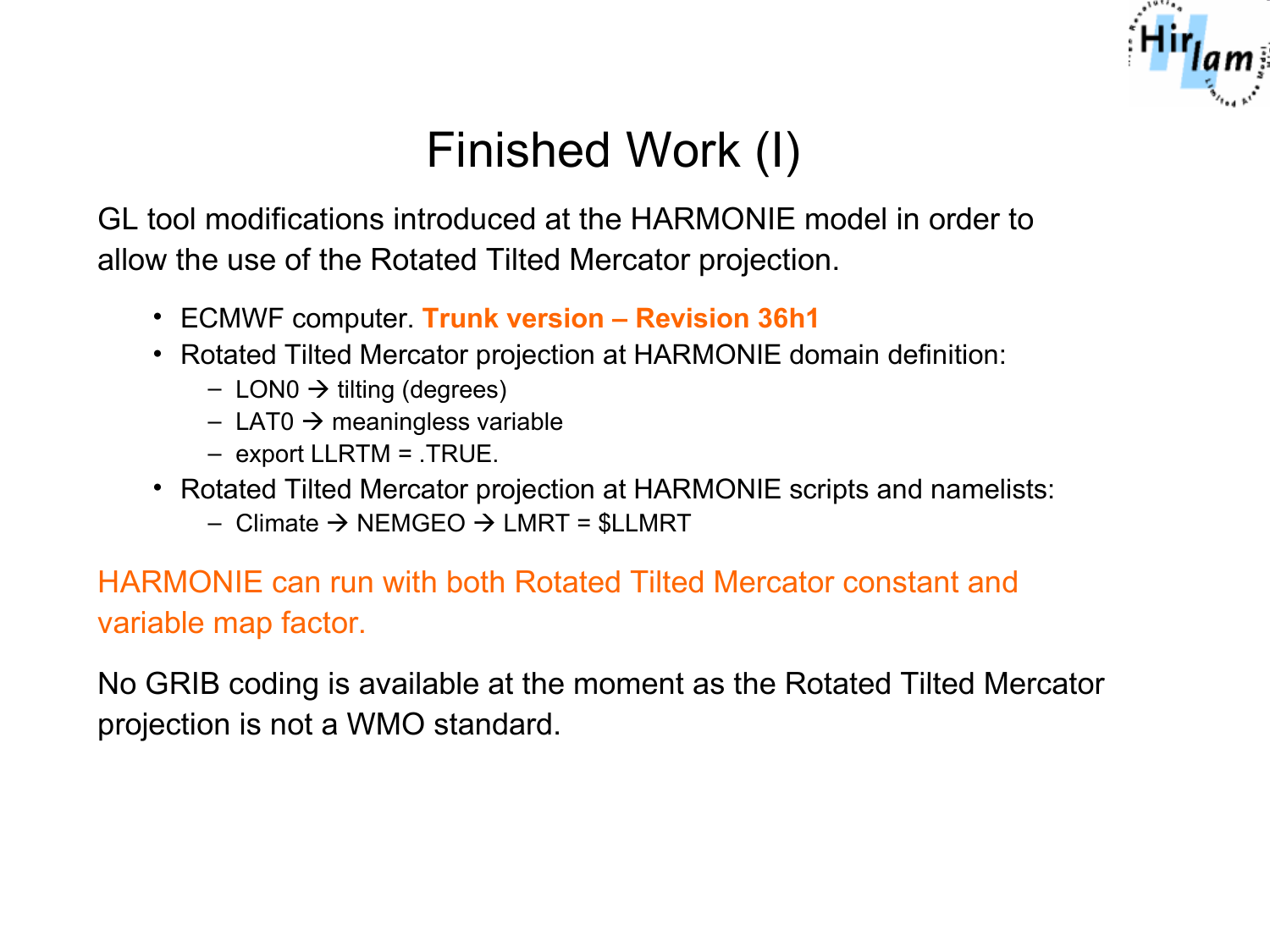

# Zones in the model

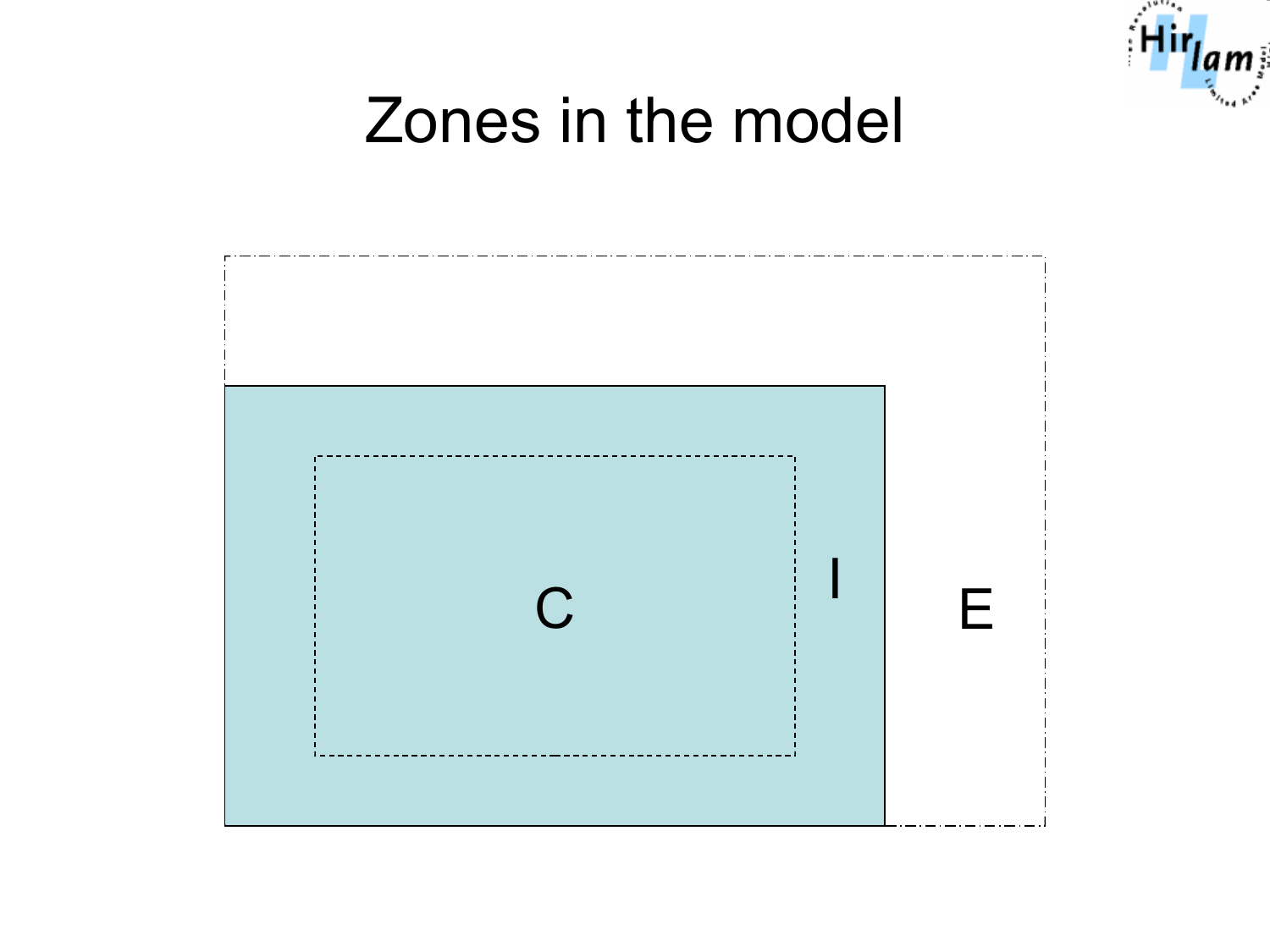

#### Present situation

- Computation on NGPTOT CAP points which includes part of the extension zone
	- Some useless computations, mainly with large extension zone (large extension zone is beneficial for data assimilation)
	- Biperiodization done in many places (some of them useless)
	- Archiving larger sizes of grid-point fields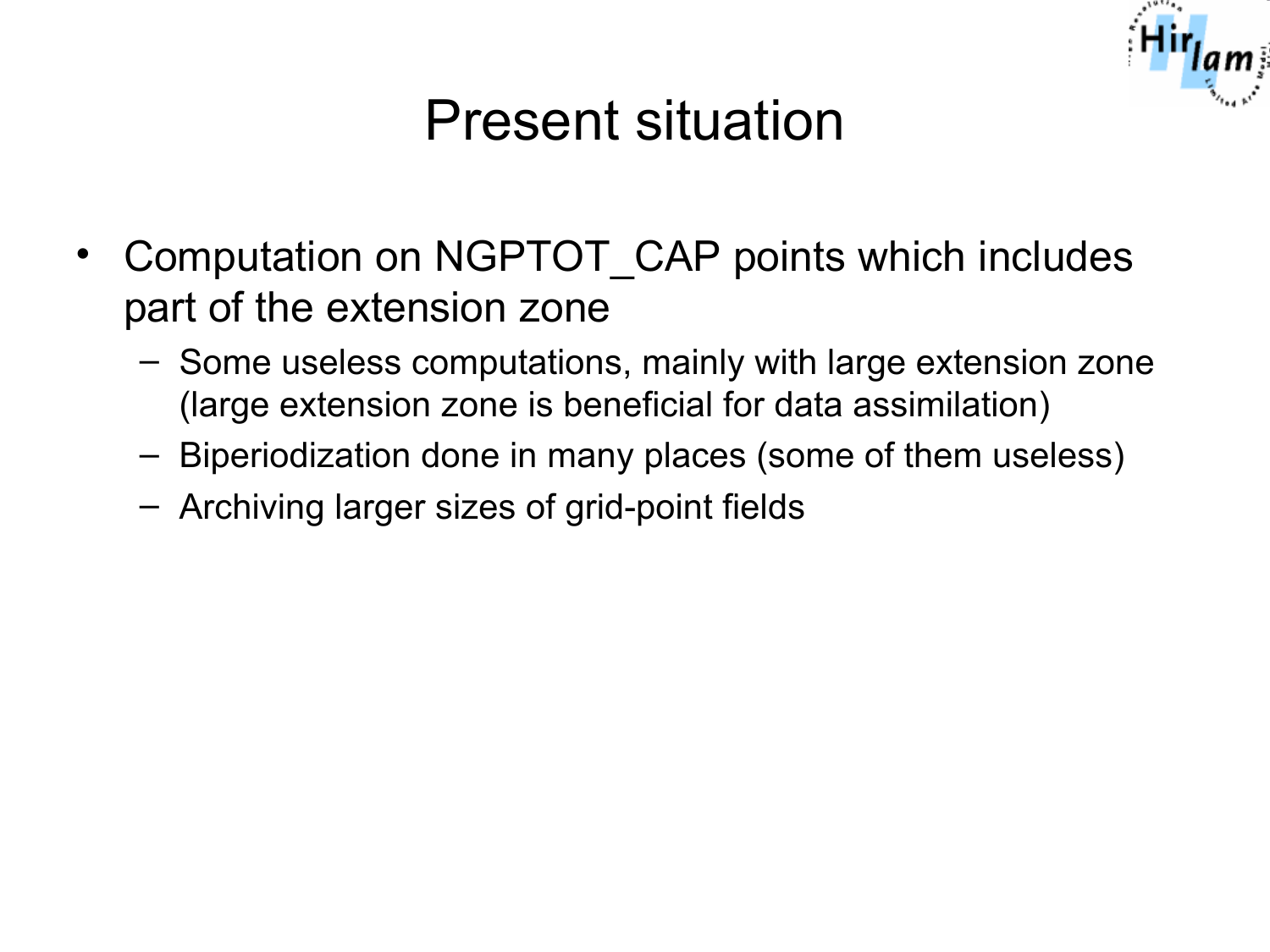

### Proposed changes

- Meaning of NGPTOT changed to include only points in the C+I zone
- Writing out grid-point fields including only C+I zones (saving of space in archive)
- Change in the Davies relaxation LBC application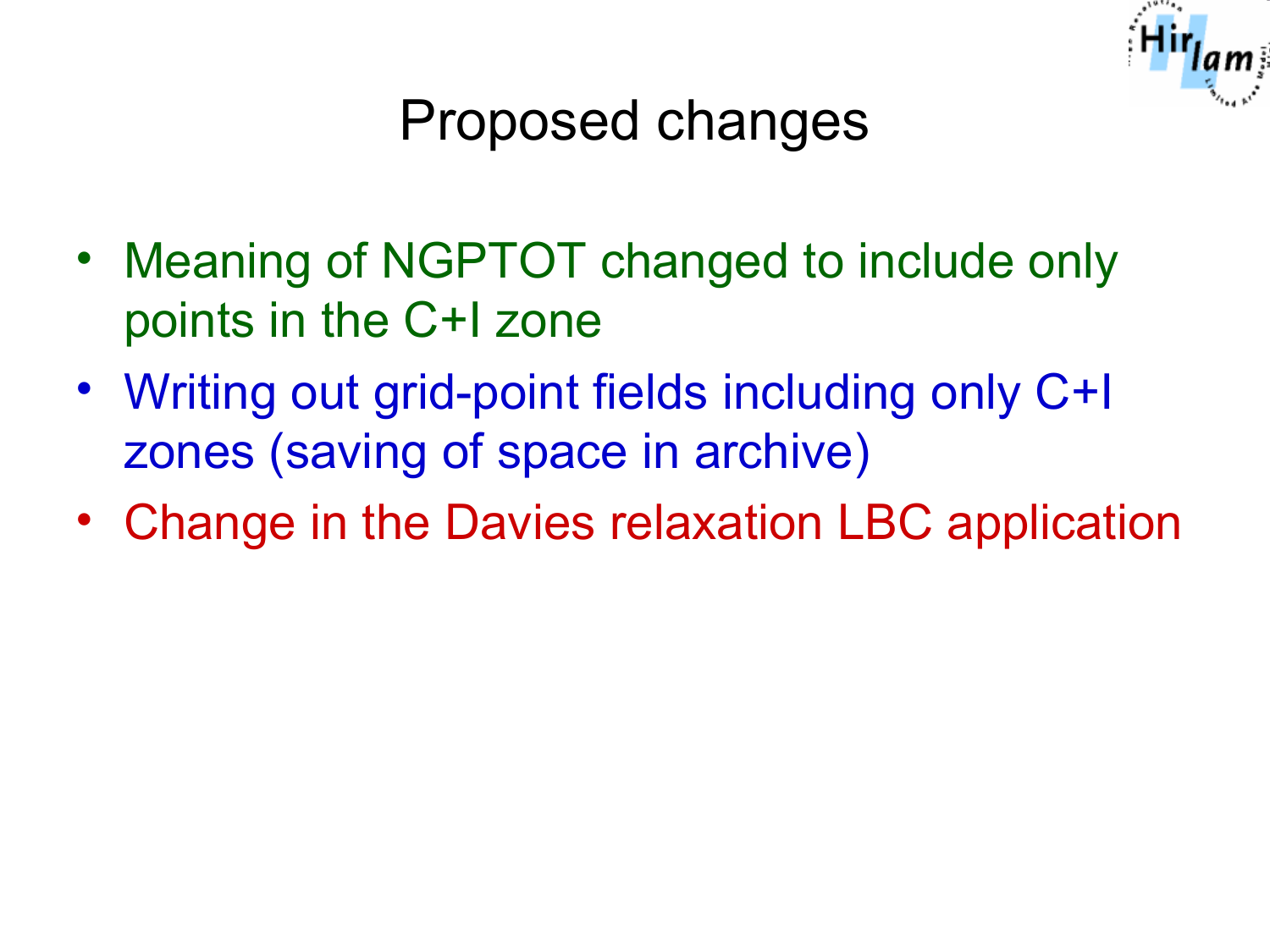

#### Davies relaxation

Helmholtz equation coming from the semi-implicit time-stepping scheme

$$
(I + \varDelta t B) X^+ = R
$$

Inclusion of the LBC relaxation

$$
(I + \Delta t B) X^+ = \alpha R + (I + \Delta t B)(1 - \alpha) X_H^+
$$

Zero at the border of the C+I zone ->biperiodization is merely padding with 0's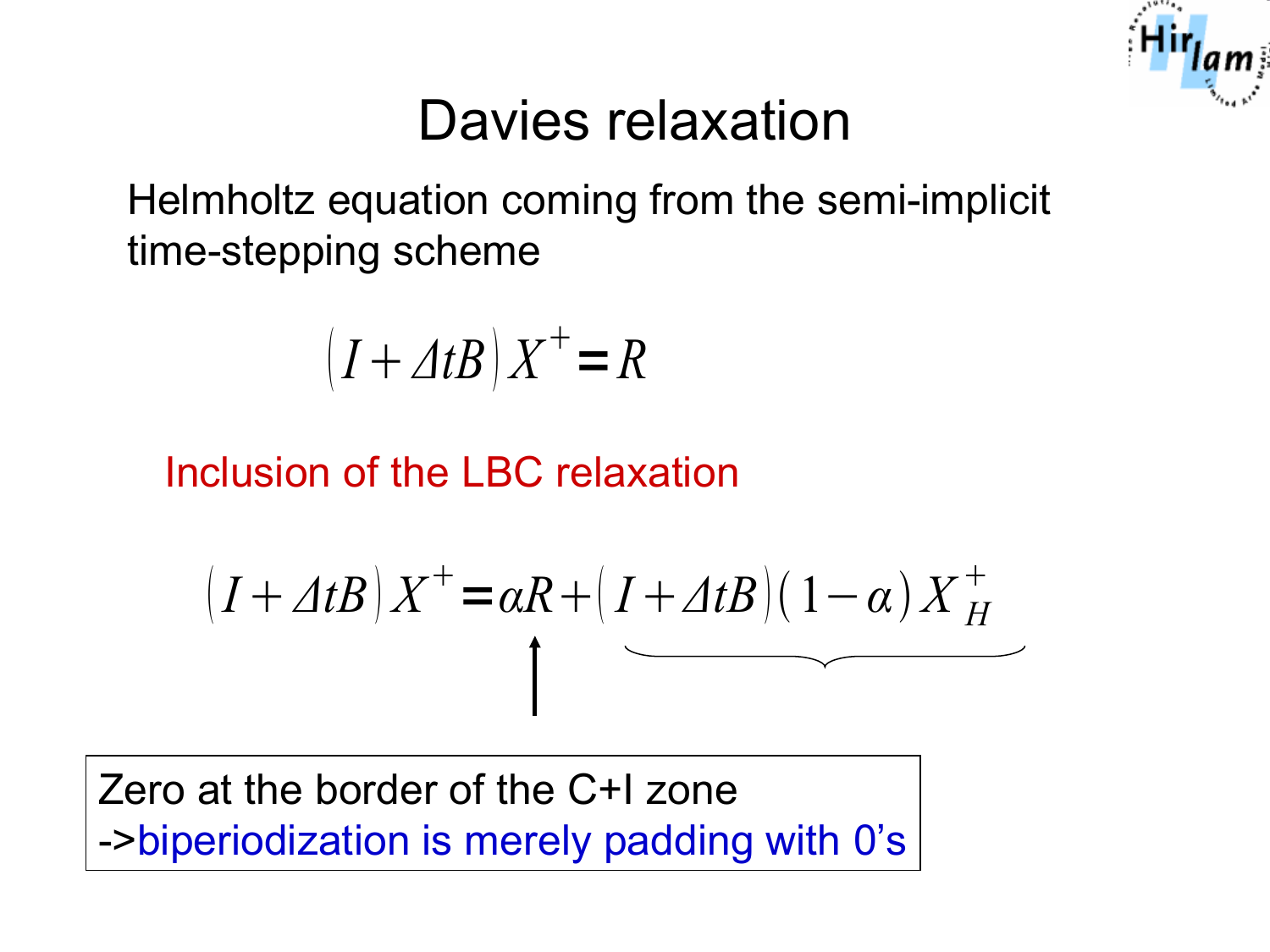

# Optimal nesting strategy

- Starting point ECMWF forecast (~16 km resol)
	- Preliminary experiments (no data assimilation)
		- Hydrostatic HARMONIE with ALADIN physics, 8 km resol
		- Hydrostatic HARMONIE with ALARO physics, 8 km resol
		- Hydrostatic HARMONIE with ECMWF physics, 8 km resol
	- Estimate which is best at this resolution
	- Double nested experiments
		- HARMONIE 2.5 km nested on the chosen preliminary exp.
		- HARMONIE 2.5 km nested on HIRLAM 8 km resol.
	- Single nested experiment
		- HARMONIE 2.5 km nested on 16 km ECMWF forecast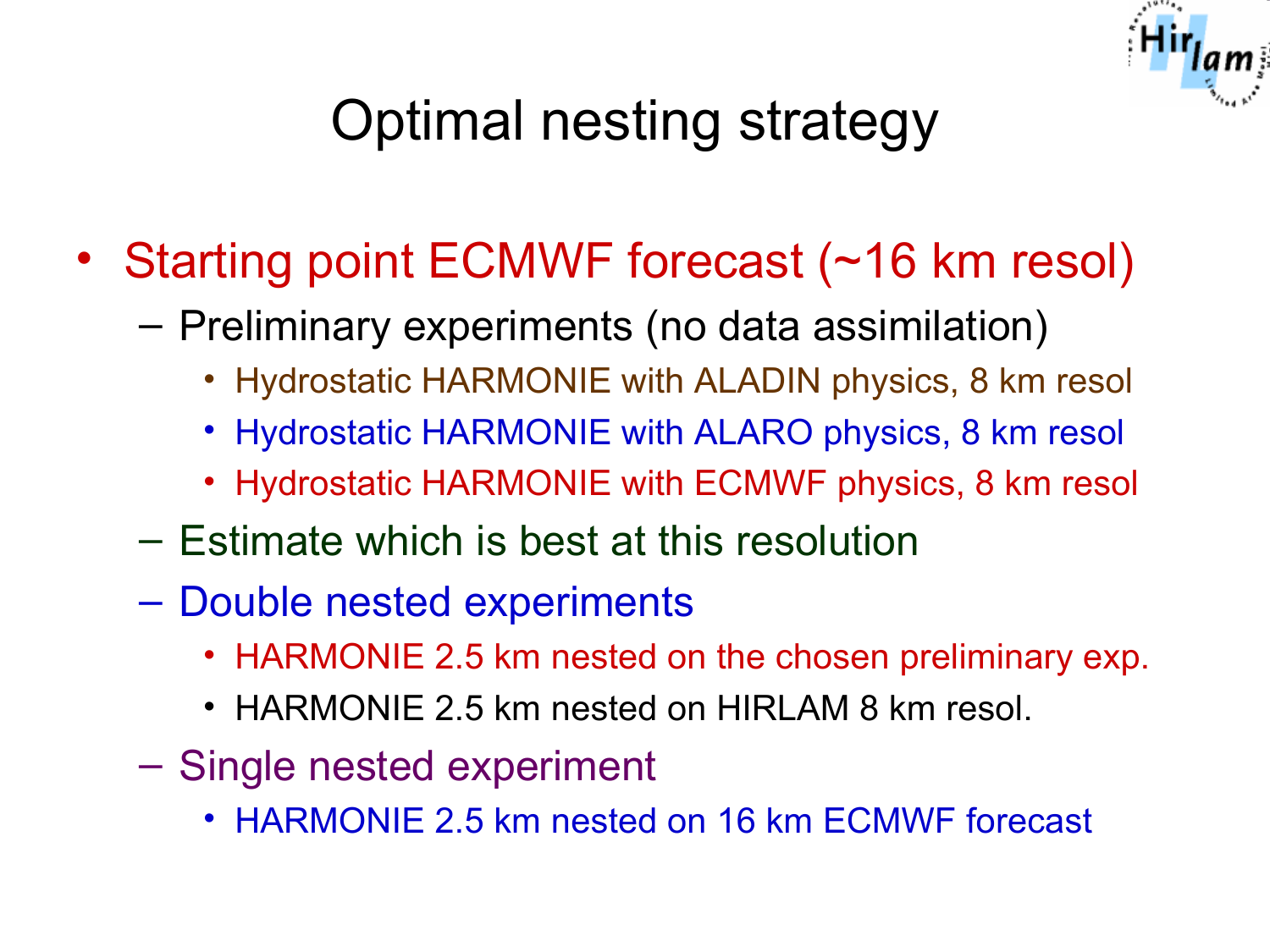

#### Chosen area for 8 km resolution

IBERIA\_8KM) TSTEP=300 NLON=648 NLAT=648 LONC=-5.0 LON0=-5.0 LAT0=40.0 GSIZE=8000. BDNLON=680 BDNLAT=680

#### Period: December 2009